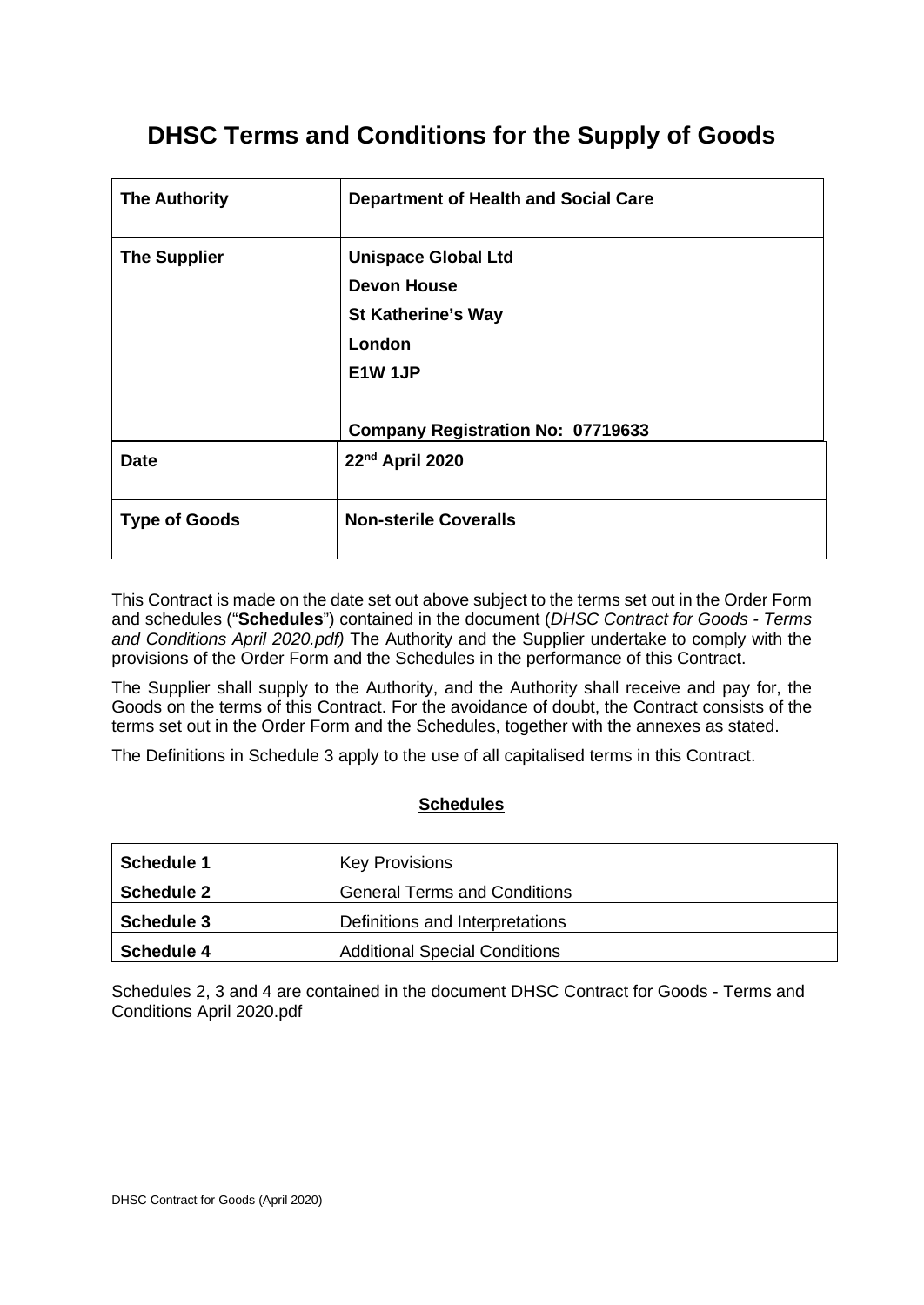# **Order Form**

|    | 1. Contract<br>Reference | Unispace Coveralls 22/04/2020                                                                                                                                                                                                                                                                                                                                                                                                                                                                                         |  |  |
|----|--------------------------|-----------------------------------------------------------------------------------------------------------------------------------------------------------------------------------------------------------------------------------------------------------------------------------------------------------------------------------------------------------------------------------------------------------------------------------------------------------------------------------------------------------------------|--|--|
| 2. | <b>Date</b>              | 22/4/2020                                                                                                                                                                                                                                                                                                                                                                                                                                                                                                             |  |  |
|    | 3. Buyer                 | DHSC, 39 Victoria Street, London                                                                                                                                                                                                                                                                                                                                                                                                                                                                                      |  |  |
|    | 4. Supplier              | Unispace Global Ltd<br>Devon House<br>St Katherine's Way<br>London<br>E1W 1JP<br>Company Registration No: 07719633                                                                                                                                                                                                                                                                                                                                                                                                    |  |  |
|    | 5. The Contract          | The Supplier shall supply the Goods described below on the terms set<br>out in this Order Form and the Schedules and any Annexes:<br>Annex 1 - CE Certificates & Test Reports<br><b>Annex 2 - Unispace Final Quotation</b><br><b>Annex 3 - Payment Schedule</b>                                                                                                                                                                                                                                                       |  |  |
|    |                          | Unless the Contract otherwise requires, capitalised expressed used in<br>this Order Form have the same meanings as in Schedule 3.                                                                                                                                                                                                                                                                                                                                                                                     |  |  |
|    |                          | In the event of any conflict between this Order Form and the<br>Schedules, this Order Form shall prevail.                                                                                                                                                                                                                                                                                                                                                                                                             |  |  |
|    |                          | Please do not attach any supplier terms and conditions to this Order<br>Form as they will not be accepted by the Buyer and may delay<br>conclusion of the Contract.                                                                                                                                                                                                                                                                                                                                                   |  |  |
|    |                          | If either (i) the Contract is not entered into by 23:59BST 20/4/2020 or<br>(ii) the deposit referred to the Order is not received by the Supplier in<br>cleared funds by [17:00 BST 21/4/2020] the Supplier shall notify the<br>Buyer of any changes to the Charges and any changes to delivery<br>quantities or timescale caused by such delay. The Buyer shall within 1<br>day of such notification confirm whether it accepts such changes and in<br>the absence of such acceptance this Contract shall terminate. |  |  |
| 6. | <b>Deliverables</b>      | (Goods)                                                                                                                                                                                                                                                                                                                                                                                                                                                                                                               |  |  |
|    |                          | <b>Non-Sterile Coveralls:</b><br>Delivered in accordance with the following instructions:<br>Delivery Address:<br><b>Uniserve Group</b><br>C/O Shanghai Airport - exact location to be determined but will be<br>landside before any customs or security<br>Upon receipt of Goods at Shanghai Airport, the Goods are deemed to<br>have been delivered and for the avoidance of doubt, the Supplier is not                                                                                                             |  |  |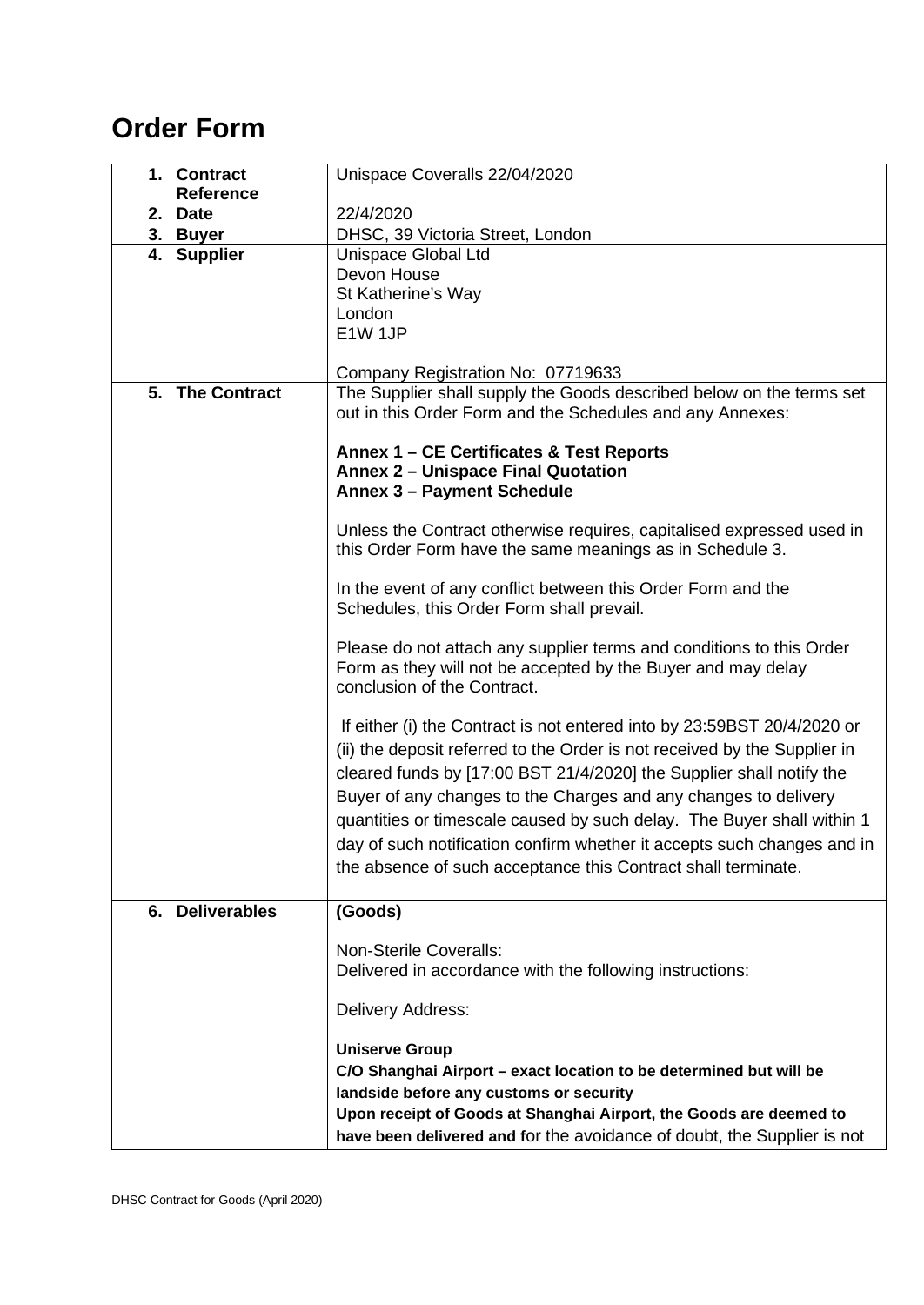required to obtain any export or import licences relating to their onward transport after delivery to the location specified above.

Date(s) of Delivery: see delivery schedule below:

| Anticipated<br><b>Shipment Date -</b><br>from factory | <b>Delivery Date to</b><br>Shanghai<br>Location<br>(subject to final<br>$location$ ) –<br><b>Contract Date</b> | Quantity |
|-------------------------------------------------------|----------------------------------------------------------------------------------------------------------------|----------|
|                                                       |                                                                                                                |          |
| 01-May                                                | 06-May                                                                                                         |          |
| $15-May$                                              | 20-May                                                                                                         |          |
| 22-May                                                | 27-May                                                                                                         |          |
| 30-May                                                | 04-Jun                                                                                                         |          |
|                                                       |                                                                                                                |          |

Dates set out above are references to dates at the delivery location.

Where the Supplier is unable to deliver the Goods in accordance with the above table for a reason beyond its reasonable control, including but not limited to a Force Majeure Event, foreign government action or supplier failure, the Supplier will promptly notify the Buyer.

Failure of the Supplier to deliver the Goods at all or to the schedule above shall not put the Supplier in breach of the Contract save that failure to do so will give either party the right to terminate this Contract in respect of the Goods which are unable to be delivered by giving 48 hours written notice to the other (unless the Supplier confirms in such 48 hour period that it can supply all or some of the Goods within a reasonable time, including where such Goods have already left the factory, in which case this Contract shall only terminate in respect of those Goods which are unable to be supplied within such reasonable time). Upon such termination any invoices for Goods not delivered (including taking into account any sums pre-paid by the Buyer (including but not limited to the deposit referred to in section 9)) shall be adjusted to take in account the quantity of Goods actually delivered.

The Supplier confirms that the Buyer will only be liable to pay for the Goods which are delivered. The Supplier shall re-pay to the Buyer within 7 days any sums which the Buyer has paid in advance for any Goods (including but not limited to the deposit referred to below in section 9) which the Supplier does not deliver.

For the avoidance of doubt, the definition of Force Majeure Event in Schedule 3 is amended to include any viral outbreaks and any related circumstances.

Within 1 day of delivery the Buyer will inspect the Goods and notify the Supplier of any Defective Goods, packaging issues or discrepancies in the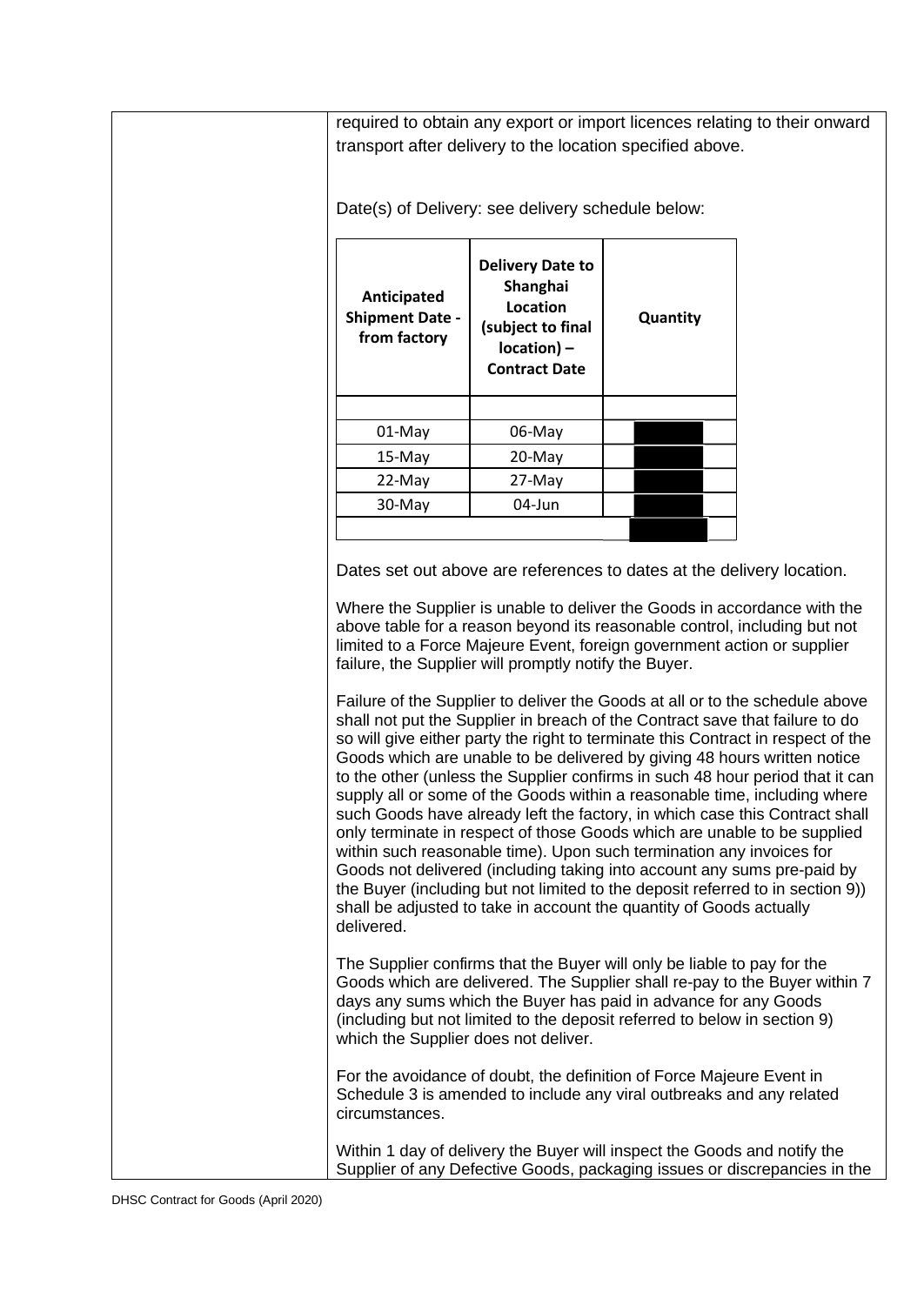|                  | quantities as set out above. In the absence of such notification the<br>Supplier will be deemed to have supplied the quantities required and the<br>Goods (including their packaging) will be deemed to comply with the<br>requirements of this Contract. The Supplier shall have no liability should<br>any Defective Goods be identified at a later date, save in relation to<br>manufacturing defects.<br>Packaging Instructions:<br>There will be no specific packaging – it will be coming direct from the<br>factory and therefore packaging will be as provided by said factory.                                                                                                                                                              |  |  |
|------------------|------------------------------------------------------------------------------------------------------------------------------------------------------------------------------------------------------------------------------------------------------------------------------------------------------------------------------------------------------------------------------------------------------------------------------------------------------------------------------------------------------------------------------------------------------------------------------------------------------------------------------------------------------------------------------------------------------------------------------------------------------|--|--|
| 7. Specification | The specification of the Deliverables (Goods) is as set out in the test<br>reports and CE certificates included in Annex 1 dated 20 <sup>th</sup> April 2020.                                                                                                                                                                                                                                                                                                                                                                                                                                                                                                                                                                                        |  |  |
| 8. Term          | The Term shall commence on 20 <sup>th</sup> April 2020<br>And the Expiry Date shall be 3 <sup>rd</sup> July 2020 unless it is otherwise<br>extended or terminated in accordance with the terms and conditions of<br>the contract.<br>The Buyer may extend the Contract for a period of up to 3 months by<br>giving not less than 5 Business days notice in writing to the supplier<br>prior to the Expiry Date. The terms and conditions of the Contract shall<br>apply throughout any such extended period.                                                                                                                                                                                                                                         |  |  |
| 9. Charges       | The Charges for the Deliverables shall be set out below and in Annex 2<br>and 3 dated 20 <sup>th</sup> April 2020 (and are subject to the provisions of those<br>Annexes)<br><b>Coveralls Non Sterile</b><br>Item<br><b>Delivery Date to</b><br><b>Shipment Date</b><br>Shanghai<br><b>Quantity</b><br>Value<br>Value<br>from factory (ex<br>Payment<br><b>Due for Payment</b><br><b>Location (subject</b><br>works date)<br>to final location)<br>Total<br>50% Deposit<br>21-Apr-20<br>01-May<br>06-May<br>06-May-20<br>50% upon delivery to Shanghai Airport<br>15-May<br>22-May<br>27-May<br>50% upon delivery to Shanghai Airport<br>27-May-20<br>30-May<br>50% upon delivery to Shanghai Airport<br>$04 - J$ un<br>04-Jun-20<br>£239,600,000.00 |  |  |
| 10. Payment      | All invoices must be send quoting a valid purchase order number.<br>Address: DHSC is mb-paymentqueries@dhsc.gov.uk<br>The Purchase Order and Purchase Order number (the "PO Number")<br>will be provided to the Supplier contemporaneously with this Order<br>Form. The Supplier must in be in receipt of a valid PO Number before<br>submitting an invoice.<br>To avoid delay in payment it is important that the invoice is compliant<br>and that it includes a valid PO Number, PO item number (if applicable)<br>and the details (name and telephone number) of your Buyer contact<br>(i.e. Contract Manager). Non-compliant invoices will be sent back to<br>you, which may lead to a delay in payment.                                         |  |  |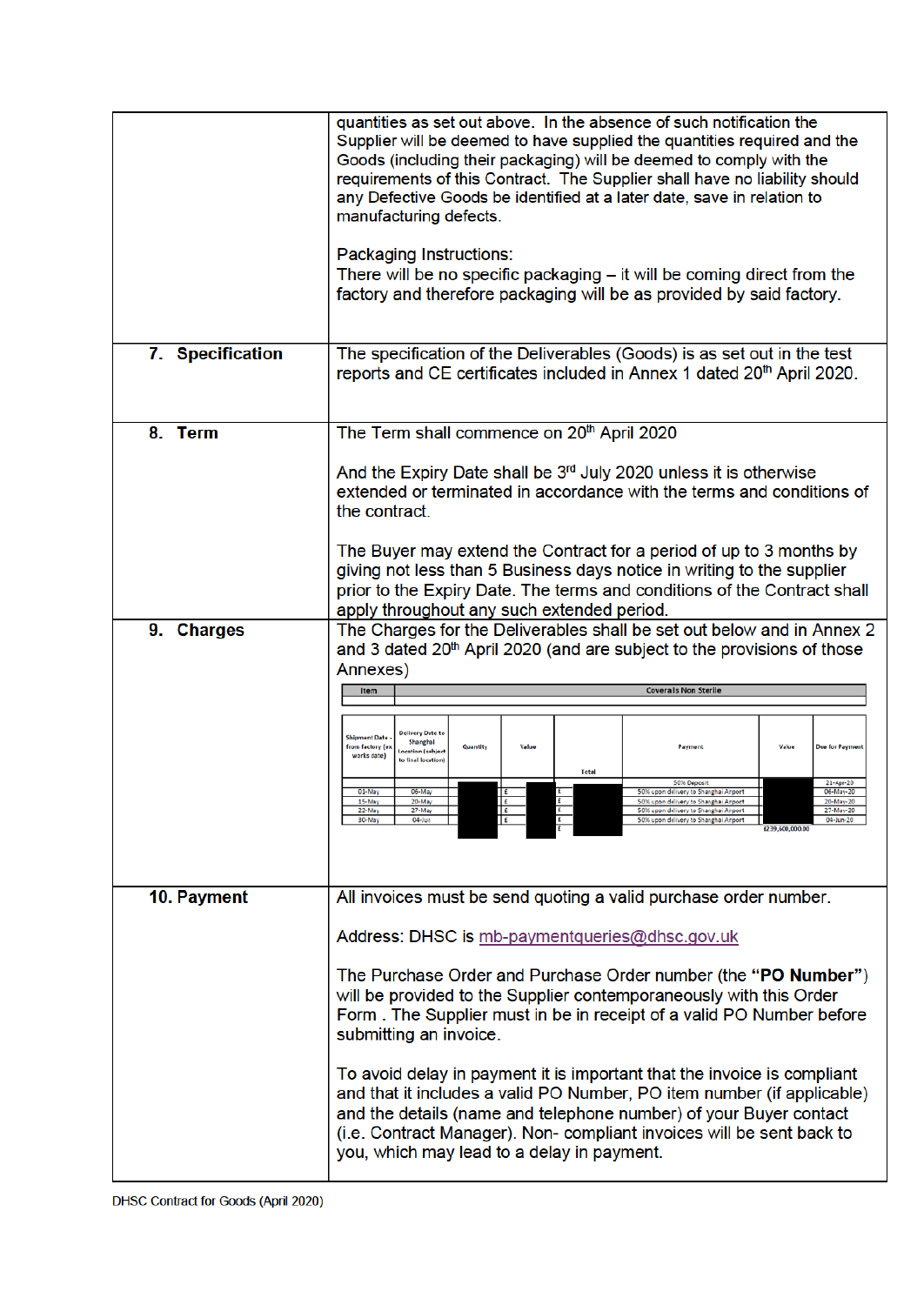|                          | our Accounts Payable section by email to                                                                                                                                                                                                                                                                                                                                                                                                                                                                                                                                                                                                     | If you have a query regarding an outstanding payment please contact     |  |
|--------------------------|----------------------------------------------------------------------------------------------------------------------------------------------------------------------------------------------------------------------------------------------------------------------------------------------------------------------------------------------------------------------------------------------------------------------------------------------------------------------------------------------------------------------------------------------------------------------------------------------------------------------------------------------|-------------------------------------------------------------------------|--|
|                          | DHSC is mb-paymentqueries@dhsc.gov.uk<br>Immediately on receipt of the Purchase Order and PO Number, the<br>Supplier will provide an invoice to the Buyer.                                                                                                                                                                                                                                                                                                                                                                                                                                                                                   |                                                                         |  |
|                          | All invoices and payment will be in UK Pounds Sterling. Unless<br>to British Summer Time (BST) and to UK dates.                                                                                                                                                                                                                                                                                                                                                                                                                                                                                                                              | otherwise specified all dates and times in this Contract are references |  |
|                          | On receipt of a valid invoice the Buyer will immediately pay 50% of the<br>Charges to the Supplier as a deposit prior to delivery of the Goods<br>(which deposit is returnable to the Buyer less Charges for any Goods<br>delivered in the event that the Contract is terminated). The Supplier<br>shall not be required to commence shipment of the Goods from their<br>current location until this deposit payment has been received by the<br>Supplier. Provided that the invoice is received prior to [15:00BST] the<br>Supplier will pay the Deposit by 23:59BST the same day otherwise the<br>Deposit shall be paid the following day. |                                                                         |  |
|                          | The Buyer shall thereafter pay immediately upon each delivery of the<br>Goods the balance of the Charges for the Goods delivered.                                                                                                                                                                                                                                                                                                                                                                                                                                                                                                            |                                                                         |  |
|                          | Notwithstanding any other provision of this Contract, the Supplier shall<br>not, unless required by Law or where the Buyer has reason to believe,<br>acting reasonably, any fraud or Prohibited Act has occurred, be required<br>to disclose or provide access to its accounts or any other financial<br>information nor any confidential information.                                                                                                                                                                                                                                                                                       |                                                                         |  |
| 11. Buyer Authorised     | For general liaison your contact will continue to be                                                                                                                                                                                                                                                                                                                                                                                                                                                                                                                                                                                         |                                                                         |  |
| <b>Representative(s)</b> | Procurement.operations@dhsc.gov.uk                                                                                                                                                                                                                                                                                                                                                                                                                                                                                                                                                                                                           |                                                                         |  |
|                          |                                                                                                                                                                                                                                                                                                                                                                                                                                                                                                                                                                                                                                              |                                                                         |  |
|                          | or, in their absence,                                                                                                                                                                                                                                                                                                                                                                                                                                                                                                                                                                                                                        |                                                                         |  |
| 12. Seller's             | For general liaison your contact will continue to be                                                                                                                                                                                                                                                                                                                                                                                                                                                                                                                                                                                         |                                                                         |  |
| <b>Authorised</b>        |                                                                                                                                                                                                                                                                                                                                                                                                                                                                                                                                                                                                                                              |                                                                         |  |
| <b>Representative(s)</b> |                                                                                                                                                                                                                                                                                                                                                                                                                                                                                                                                                                                                                                              |                                                                         |  |
|                          | or, in their absence,                                                                                                                                                                                                                                                                                                                                                                                                                                                                                                                                                                                                                        |                                                                         |  |
|                          |                                                                                                                                                                                                                                                                                                                                                                                                                                                                                                                                                                                                                                              |                                                                         |  |
|                          |                                                                                                                                                                                                                                                                                                                                                                                                                                                                                                                                                                                                                                              |                                                                         |  |
| 13. Address for          | <b>Buyer:</b>                                                                                                                                                                                                                                                                                                                                                                                                                                                                                                                                                                                                                                | <b>Supplier:</b>                                                        |  |
| notices                  | DHSC, 39 Victoria Street,                                                                                                                                                                                                                                                                                                                                                                                                                                                                                                                                                                                                                    | <b>Unispace Global Ltd</b>                                              |  |
|                          | <b>London</b>                                                                                                                                                                                                                                                                                                                                                                                                                                                                                                                                                                                                                                | <b>Devon House</b>                                                      |  |
|                          | Attention:                                                                                                                                                                                                                                                                                                                                                                                                                                                                                                                                                                                                                                   | <b>St Katherine's Way</b><br><b>London</b>                              |  |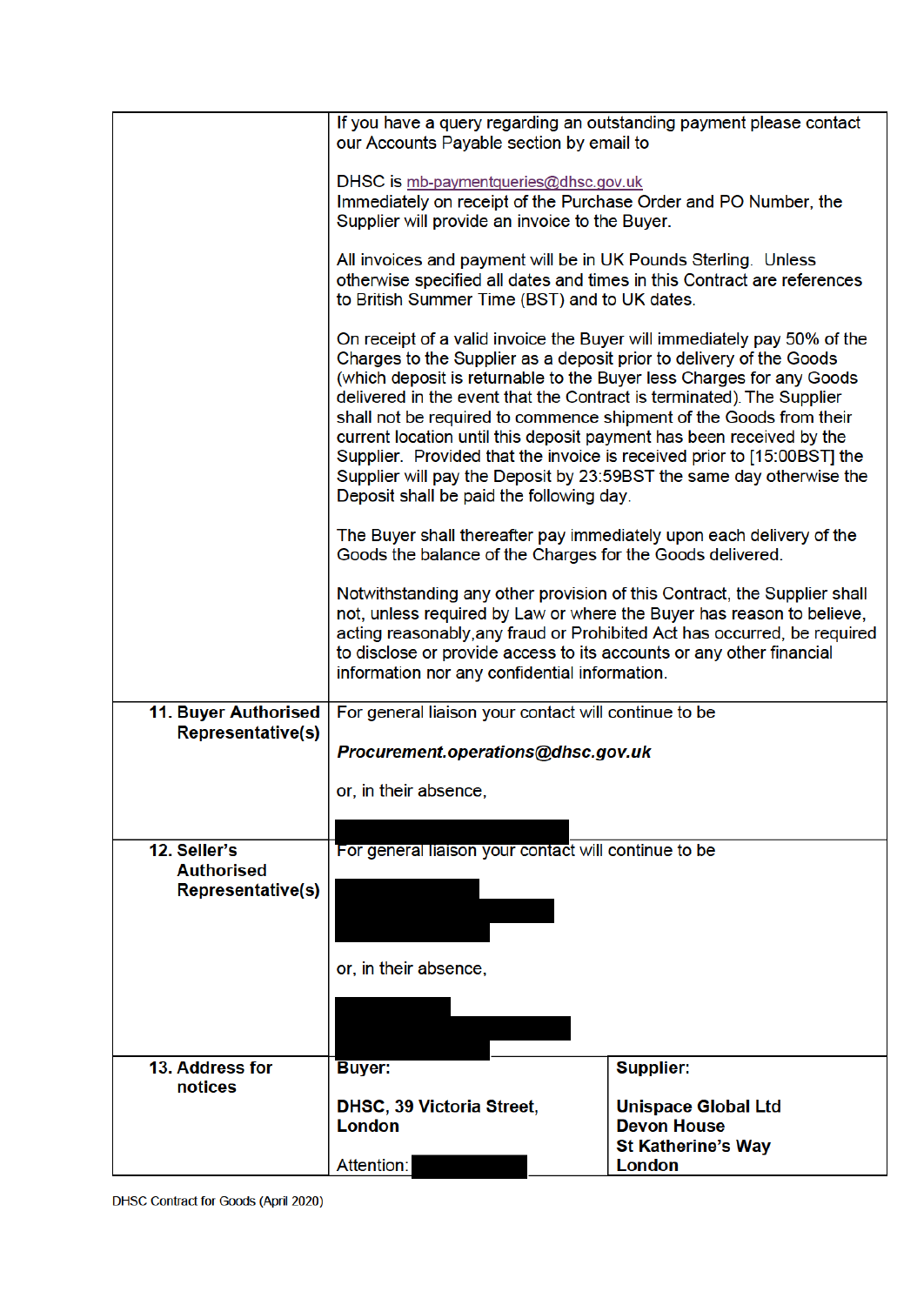|                                       | Email:                                                                                                                                                                                                                                                                                                                 | E1W 1JP<br>Attention:<br>Email:                                                                                                                                                                                                                                                                                                                                                       |
|---------------------------------------|------------------------------------------------------------------------------------------------------------------------------------------------------------------------------------------------------------------------------------------------------------------------------------------------------------------------|---------------------------------------------------------------------------------------------------------------------------------------------------------------------------------------------------------------------------------------------------------------------------------------------------------------------------------------------------------------------------------------|
|                                       |                                                                                                                                                                                                                                                                                                                        |                                                                                                                                                                                                                                                                                                                                                                                       |
| 14. Key personnel                     | <b>Buyer:</b>                                                                                                                                                                                                                                                                                                          | Supplier:                                                                                                                                                                                                                                                                                                                                                                             |
|                                       | DHSC, 39 Victoria Street,<br>London<br>Attention:                                                                                                                                                                                                                                                                      | <b>Unispace Global Ltd</b><br><b>Devon House</b><br><b>St Katherine's Way</b><br>London<br>E1W 1JP                                                                                                                                                                                                                                                                                    |
|                                       | Email:                                                                                                                                                                                                                                                                                                                 | Attention:                                                                                                                                                                                                                                                                                                                                                                            |
|                                       |                                                                                                                                                                                                                                                                                                                        | Email:                                                                                                                                                                                                                                                                                                                                                                                |
| 15. Procedures and<br><b>Policies</b> | The Buyer may require the Supplier to ensure that any person<br>Disclose and Barring Service check.<br>such conviction a "Relevant conviction"), or is found by the Supplier<br>Disclosure and Barring Service check or otherwise) is employed or<br>engaged in the provision of any part of the Deliverables (Goods). | employed in the delivery of the Deliverables (Goods) has undertaken a<br>The supplier shall ensure that no person who discloses that he/she has<br>a conviction that is relevant to the nature of the Contract, relevant to the<br>work of the Buyer, or is of a type otherwise advised by the Buyer (each<br>to have a Relevant Conviction (whether as a result of a police check, a |

## **Signed by the authorised representative of THE AUTHORITY**

| Name:     |                        | Signature: |                             |
|-----------|------------------------|------------|-----------------------------|
| Position: | <b>Deputy Director</b> | Date       | 22 <sup>nd</sup> April 2020 |

## **Signed by the authorised representative of THE SUPPLIER**

| Name:     |                 | Signature |            |  |
|-----------|-----------------|-----------|------------|--|
| Position: | <b>Director</b> | Date      | 21/04/2020 |  |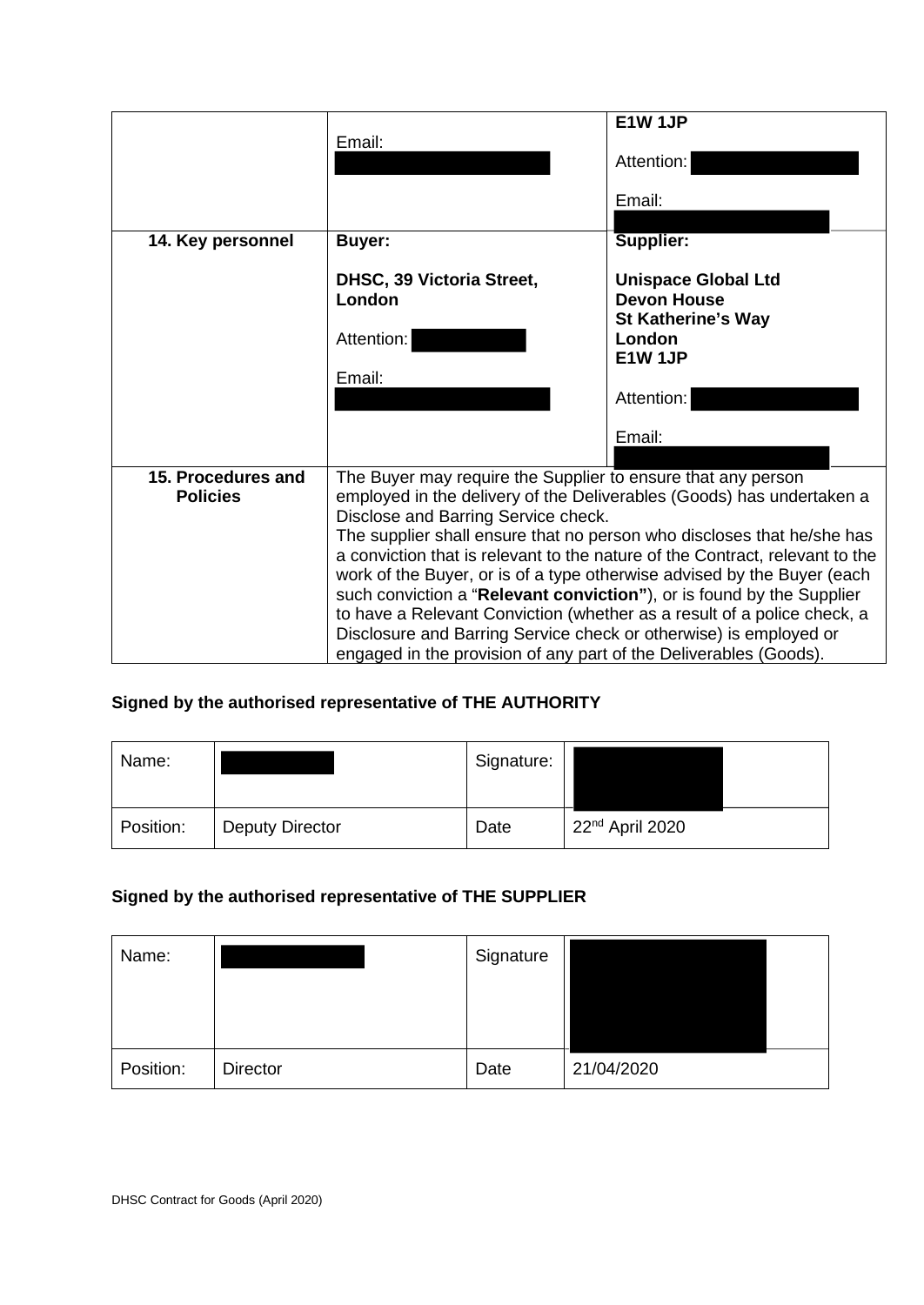### **Schedule 1**

#### **Key Provisions**

#### **Standard Key Provisions**

#### **1 Application of the Key Provisions**

- 1.1 The standard Key Provisions at Clauses 1 to 2 of this Schedule 1 shall apply to this Contract.
- 1.2 The optional Key Provisions at Clauses 3 to 12 of this Schedule 1 shall only apply to this Contract where they have been checked and information completed as applicable.
- 1.3 Extra Key Provisions shall only apply to this Contract where such provisions are set out at the end of this Schedule 1.

#### **2 Order of precedence**

- 2.1 Subject always to Clause 1.10 of Schedule 3 should there be a conflict between any other parts of this Contract the order of priority for construction purposes shall be:
	- 2.1.1 Order Form
	- 2.1.2 Schedule 1: Key Provisions;
	- 2.1.3 Schedule 2: General Terms and Conditions;
	- 2.1.4 Schedule 3: Definitions and Interpretations;
	- 2.1.5 any other documentation forming part of the Contract (other than the Purchase Order) in the date order in which such documentation was created with the more recent documentation taking precedence over older documentation to the extent only of any conflict;
	- 2.1.6 any Purchase Order.
- 2.2 For the avoidance of doubt, the Order Form shall include, without limitation, the Authority's requirements in the form of its specification and other statements and requirements, the Supplier's responses, proposals and/or method statements to meet those requirements, and any clarifications to the Supplier's responses, proposals and/or method statements as included In these Terms and Conditions. Should there be a conflict between these parts of the Order Form, the order of priority for construction purposes shall be (1) the Authority's requirements; (2) any clarification to the Supplier's responses, proposals and/or method statements, and (3) the Supplier's responses, proposals and/or method statements.

#### **3 Quality assurance standards**  $\boxtimes$  **(only applicable to the Contract if this box is checked and the standards are listed)**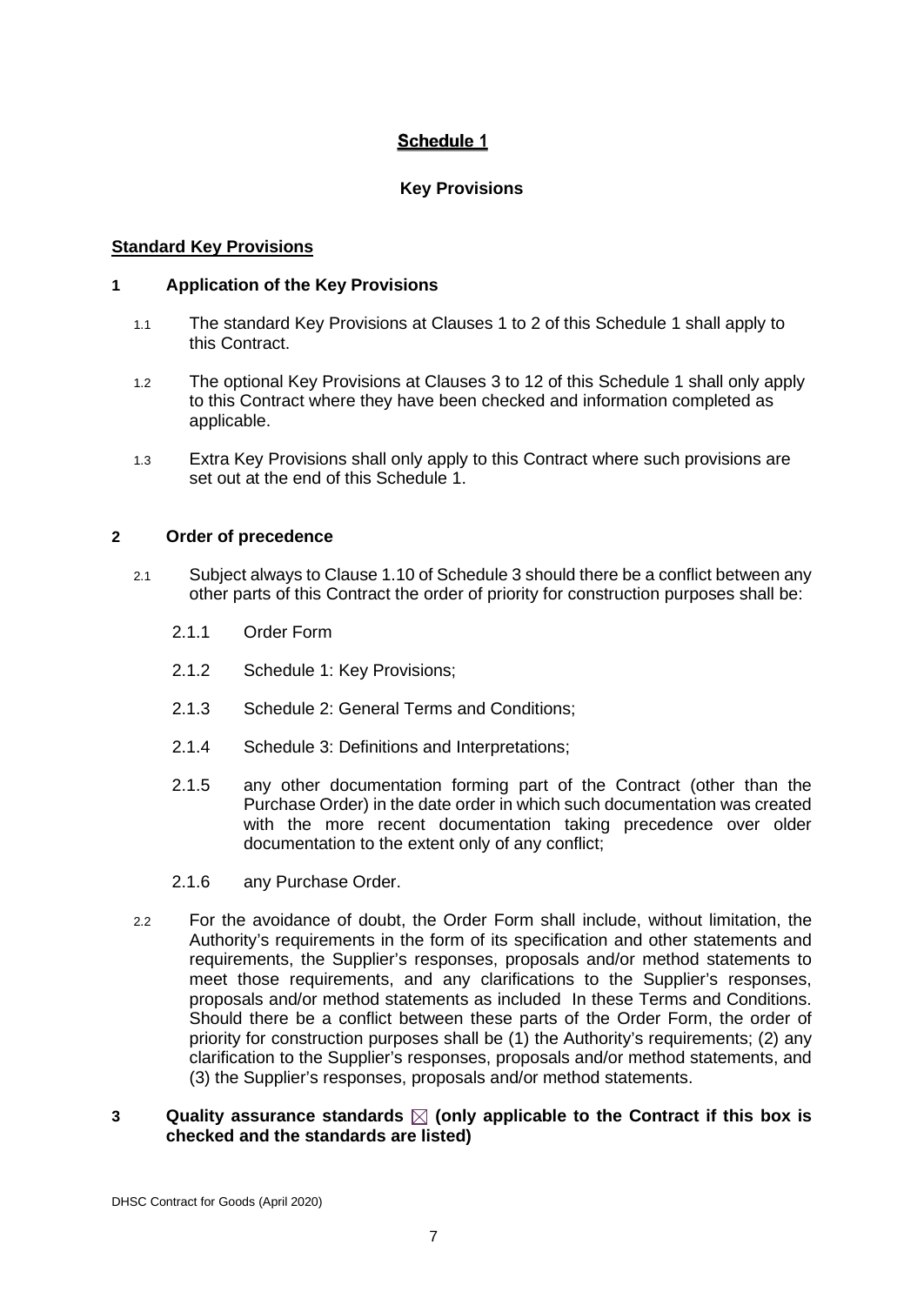3.1 The following quality assurance standards shall apply, as appropriate, to the manufacture, supply, and/or installation of the Goods:

All quality assurance standards as set out within the CE certification and test certificates included in Annex 1 dated 20<sup>th</sup> April 2020

#### **4 Purchase Orders (only applicable to the Contract if this box is checked)**

4.1 The Authority shall issue a Purchase Order to the Supplier in respect of any Goods to be supplied to the Authority under this Contract. The Supplier shall comply with the terms of such Purchase Order as a term of this Contract. For the avoidance of doubt, any actions or work undertaken by the Supplier under this Contract prior to the receipt of a Purchase Order covering the relevant Goods shall be undertaken at the Supplier's risk and expense and the Supplier shall only be entitled to invoice for Goods covered by a valid Purchase Order.

#### **5 Time of the essence**  $\boxtimes$  **(only applicable to the Contract if this box is checked)**

5.1 Subject always to the provisions of the Contract, time is of the essence as to any delivery dates under this Contract and if the Supplier fails to meet any delivery date this shall be deemed to be a breach incapable of remedy for the purposes of Clause 12.4 (i) of Schedule 2.

#### **6 Specific time periods for inspection (only applicable to the Contract if this box is checked and Clause 6.1 of this Schedule 1 is completed)**

6.1 The Authority shall visually inspect the Goods within 1 day of the date of delivery of the relevant Goods.

#### **7 Specific time periods for rights and remedies under Clause 4.6 of Schedule 2 (only applicable to the Contract if this box is checked and Clause 7.1 of this Schedule 1 is completed)**

7.1 The Authority's rights and remedies under Clause 4.6 of Schedule 2 shall cease *[12 months]* from the date of delivery of the relevant Goods.

#### **8 Termination for convenience**  $\Box$  (only applicable to the Contract if this box is **checked and Clause 8.1 of this Schedule 1 is completed)**

- 8.1 The Authority may terminate this Contract by issuing a Termination Notice to the Supplier at any time on **[***one (1)/three (3)/six (6) months'***]** written notice. **[**Such notice shall not be served within [one (1)] year of the Commencement Date**]**.
- 8.2 Should the Authority terminate this Contract in accordance with Clause 8.1 of this Schedule 1, then the Authority shall pay to the Supplier the termination sum calculated in accordance with Schedule [**insert schedule number**.]

#### **9 Right to terminate**  $\Box$  (only applicable to the Contract if this box is checked)

9.1 Either Party may terminate this Contract by issuing a Termination Notice to the other Party if such other Party commits a material breach of this Contract in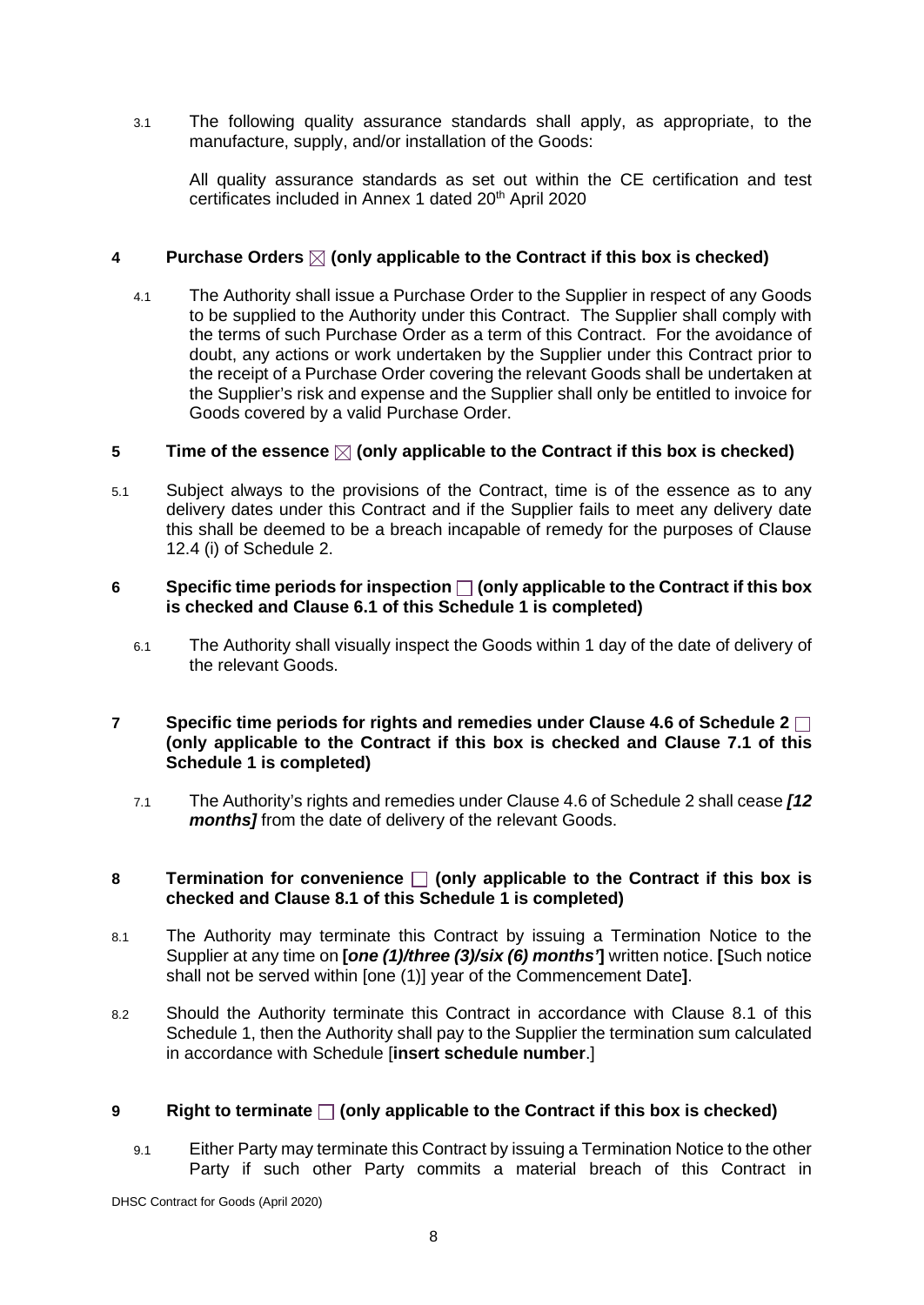circumstances where it is served with a valid Breach Notice having already been served with at least [two (2)] previous valid Breach Notices within the last twelve (12) calendar month rolling period as a result of any previous material breaches of this Contract which are capable of remedy (whether or not the Party in breach has remedied the breach in accordance with a Remedial Proposal). The twelve (12) month rolling period is the twelve (12) months immediately preceding the date of the [third] Breach Notice.

#### **10 Consigned Goods**  $\Box$  (only applicable to the Contract if this box is checked)

- 10.1 Provided that such Consignment Request is consistent with the forecast requirement for the Goods (as set out in the Order Form and/or as calculated in accordance with any relevant processes set out in this document and/or as otherwise agreed by the Parties in writing), the Supplier shall deliver the Consigned Goods in accordance with Clause 2 of Schedule 2 in response to a Consignment Request for their eventual purchase and use by the Authority in accordance with the terms set out in this Contract.
- 10.2 For the avoidance of doubt, Clause 4 of Schedule 2 shall apply to the inspection, rejection, return and recall of the Consigned Goods.
- 10.3 The Authority shall, or shall procure that its third party provider shall, maintain any storage facilities throughout the term of this Contract where the Consigned Goods are to be stored in such manner that such storage facilities remain suitable to store the Consigned Goods.
- 10.4 Prior to the Consigned Goods being taken into use by the Authority, the Authority shall ensure that:
	- 10.4.1 the Consigned Goods are stored at the storage facilities in such a manner as to protect them from damage or deterioration;
	- 10.4.2 the Consigned Goods in its possession remain readily identifiable as the Supplier's property;
	- 10.4.3 any identifying marks or packaging on or relating to the Consigned Goods are not removed, defaced or obscured; and
	- 10.4.4 the Consigned Goods are kept in satisfactory condition in accordance with any reasonable and necessary instructions from the Supplier from time to time.
- 10.5 The Authority shall keep accurate stock records in relation to any Consigned Goods and shall provide the Supplier with a sales report ("**Sales Report**") each [**week/month/quarter/other agreed period**] detailing current stock levels and the Consigned Goods taken into use by the Authority. For the avoidance of doubt, a sale will take place at the point any Consigned Goods are taken into use by the Authority.
- 10.6 On receipt of the Sales Report, the Supplier may invoice the Authority the Contract Price for all of the Consigned Goods taken into use by the Authority (as set out in that Sales Report).
- 10.7 Each [*week/month/quarter/other agreed period*] the Authority shall take into use and purchase at the Contract Price at least the minimum quantity of Consigned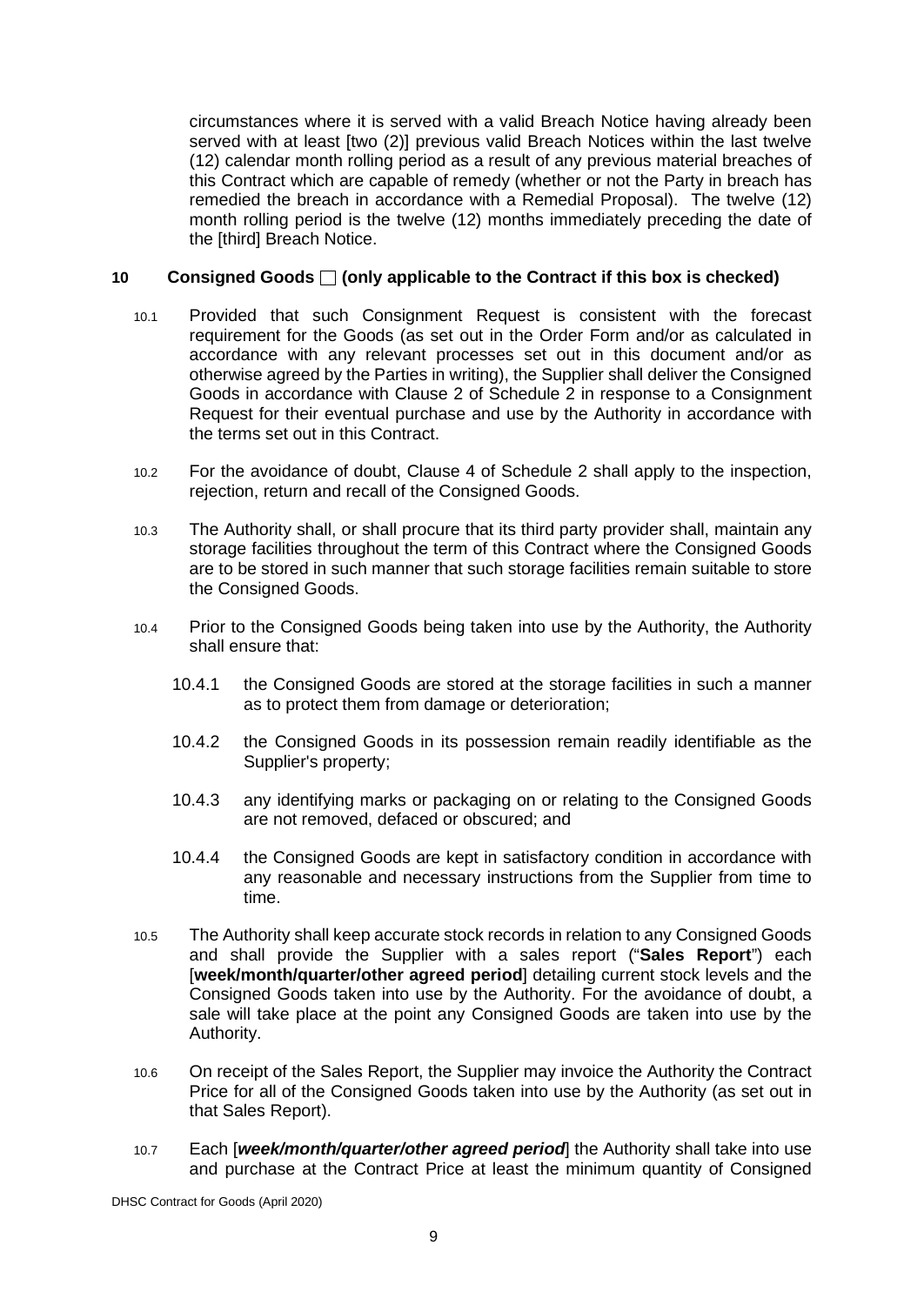Goods specified in the Order Form for such period (if any) ("**Minimum Quantity**"). If the Supplier fails to supply the Authority with any Consigned Goods required by the Authority (including, without limitation, where the Authority obtains substitute goods from a third party as a result), the Minimum Quantity for the period in question shall be reduced by the quantity of the Consigned Goods that the Supplier fails to supply. Except to the extent that the Authority's failure to purchase the Minimum Quantity during any given period is caused by the Supplier's default or a Force Majeure Event, if the Authority purchases less than the Minimum Quantity for a given period, the Supplier may charge the Authority for any shortfall between:

- 10.7.1 the Contract Price of the Minimum Quantity in the relevant period; and
- 10.7.2 the Contract Price for Consigned Goods purchased by the Authority in that period.
- 10.8 The Authority (on a first in first out basis) may return to the Supplier any Consigned Goods that it is unable to use ("**Returned Goods**") by giving written notice to that effect ("**Returns Notice**"). Upon receipt of a Returns Notice, the Supplier shall collect the Returned Goods at the Supplier's risk and expense within ten (10) Business Days of the date of the Returns Notice. If the Supplier requests and the Authority accepts that the Returned Goods should be disposed of by the Authority rather than returned to the Supplier, the Authority may invoice the Supplier for the costs associated with the disposal of the Returned Goods and the Supplier shall pay any such costs.
- 10.9 Risk in respect of any Returned Goods shall pass to the Supplier on the earlier of: (a) collection by the Supplier; or (b) immediately following the expiry of ten (10) Business Days from the date of the Returns Notice related to such Returned Goods. If Returned Goods are not collected within ten (10) Business Days of the date of the relevant Returns Notice, the Authority may return the Returned Goods to the Supplier at the Supplier's risk and expense and/or charge the Supplier for the cost of storage from the expiry of ten (10) Business Days from the date of the relevant Returns Notice. The Authority may invoice the Supplier for such return expenses and/or storage costs and the Supplier shall pay any such expenses or costs.
- 10.10 The Consigned Goods shall at all times be subject to the direction and control of the Supplier, and the Supplier may (at the Supplier's risk and expense), upon (10) Business Days written notice to the Authority, collect (on a first in first out basis) any Consigned Goods that have not been taken into use by the Authority within [*period*] of their delivery to the Authority and/or which have a remaining shelf life of less than [*period*].
- 10.11 The Authority acknowledges that it holds Consigned Goods in its possession as bailee for the Consignor until such time as ownership passes in accordance with Clause 3.2 of Schedule 2.
- 10.12 On the termination or expiry of this Contract for whatever reason, all Consigned Goods not taken into use by Authority as at the point of such termination or expiry shall be deemed Returned Goods. Such Returned Goods shall be deemed the subject of a Returns Notice that shall be deemed to have been received by the Supplier with a notice date the same as the date of the expiry or earlier termination of this Contract. Clauses 12.8 and 12.9 of this Schedule 1 shall then apply accordingly and this Clause, together with Clauses 12.8 and 12.9 23.9 of this Schedule 1, shall survive the expiry or earlier termination of this Contract for these purposes.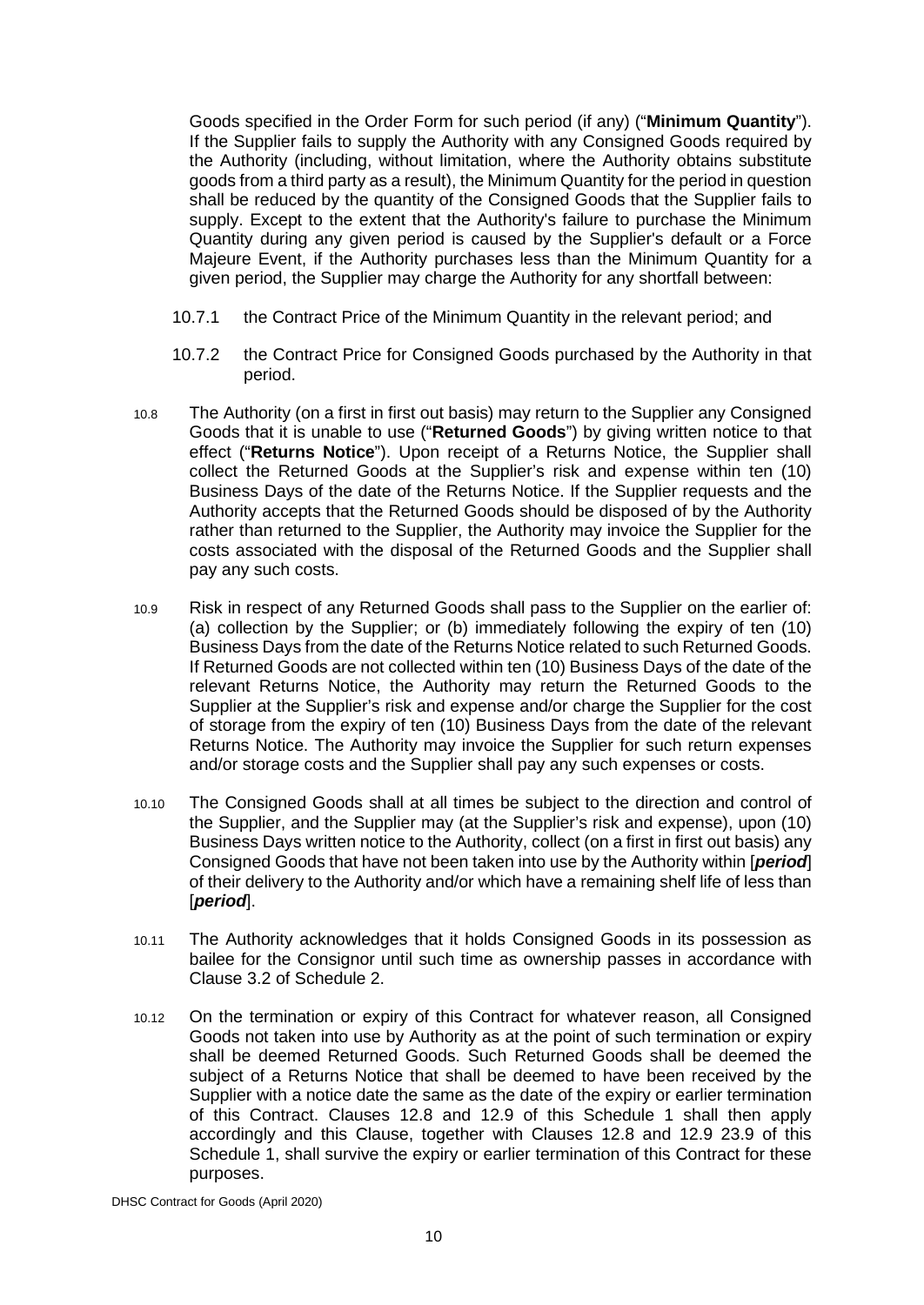#### **11 Electronic product information (only applicable to the Contract if this box is checked)**

- 11.1 Where requested by the Authority, the Supplier shall provide the Authority the Product Information in such manner and upon such media as agreed between the Supplier and the Authority from time to time for the sole use by the Authority.
- 11.2 The Supplier warrants that the Product Information is complete and accurate as at the date upon which it is delivered to the Authority and that the Product Information shall not contain any data or statement which gives rise to any liability on the part of the Authority following publication of the same.
- 11.3 If the Product Information ceases to be complete and accurate, the Supplier shall promptly notify the Authority in writing of any modification or addition to or any inaccuracy or omission in the Product Information.
- 11.4 The Supplier grants the Authority a perpetual, non-exclusive, royalty free licence to use and exploit the Product Information and any Intellectual Property Rights in the Product Information for the purpose of illustrating the range of goods and services (including, without limitation, the Goods) available pursuant to the Authority's contracts from time to time.
- 11.5 Before any publication of the Product Information (electronic or otherwise) is made by the Authority, the Authority will submit a copy of the relevant sections of the Authority's product catalogue to the Supplier for approval, such approval not to be unreasonably withheld or delayed. For the avoidance of doubt the Supplier shall have no right to compel the Authority to exhibit the Product Information in any product catalogue as a result of the approval.
- 11.6 If requested in writing by the Authority, and to the extent not already agreed as part of writing, the Supplier and the Authority shall discuss and seek to agree in good faith arrangements to use any Electronic Trading System

#### **12** Supply of PPE Goods⊠only applicable to the Contract if this box is checked)

#### *Regulatory Requirements*

**.**

- 12.1 The Supplier acknowledges and understands that when procuring PPE the Authority is required to ensure the PPE Goods are compliant with and meet applicable legal and regulatory requirements.
- 12.2 The Supplier shall supply the PPE Goods to Authority in accordance with the terms of this Contract and in accordance with the relevant requirements of applicable laws and regulations applicable to the supply of PPE, including, as applicable, the EU PPE Regulation 2016/425, the Personal Protective Equipment (Enforcement) Regulations 2018 and the Medical Device Regulations 2002 (together the "**PPE Laws**).
- 12.3 Without prejudice to the generality of clause 12.2 the Supplier shall ensure for PEE Goods supplied:
	- 12.3.1 the appropriate conformity assessment procedure(s) applicable to the PPE Goods have been followed;